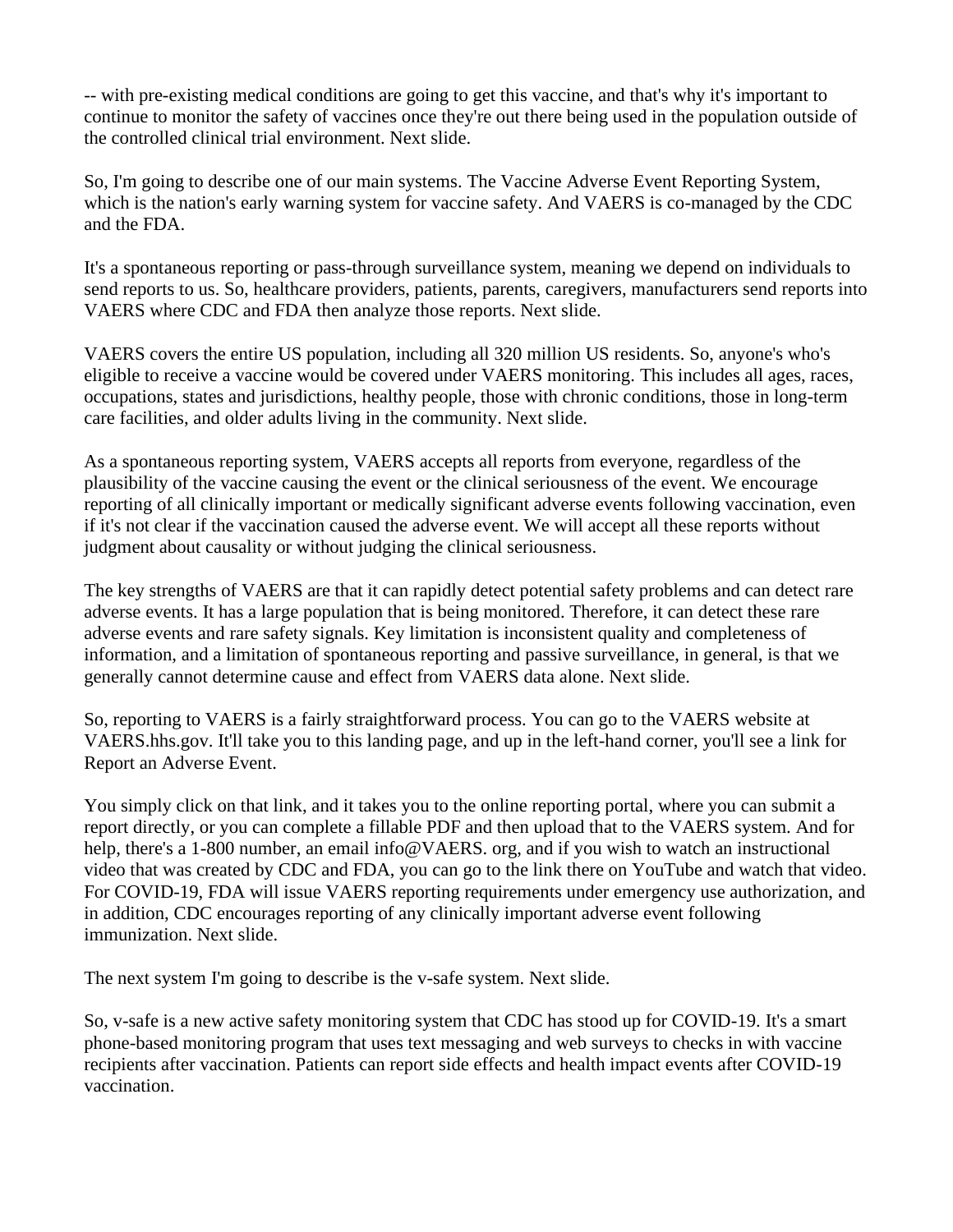It includes active telephone follow-up by CDC for reports of a significant health impact event. It also captures information on pregnancy status and enables follow-up on pregnant women. Next slide. So, vsafe conducts electronic health check ins with vaccine recipients daily for the first week post vaccination then weekly thereafter until six weeks post vaccination, and then additional health checks at three, six, and 12 months post vaccination. So, an individual, at the time of vaccination, at the point of service, at the clinic, self-registers, and I'll describe that process in the next slide.

Self-registers and then begins to get these messages, these text messages from CDC. Again, it's daily during the first week, weekly thereafter till six weeks, and then, at three, six, and 12 months. When an individual gets their second vaccine dose, this timeline basically resets. So, the intervals for the, at least for the vaccines that are currently under consideration are three weeks or four weeks, and you can see that that's shorter than the shorter follow-up time. So, what we're doing is when an individual gets the second dose, we ask them to identify that they got the second dose, and then this follow-up period just basically resets to the day of vaccination for the second dose and goes out for 12 months. Next slide.

So, CDC asks that healthcare providers help us get as many people to use v-safe as possible. What you see on the right-hand side there is a partial screenshot of the v-safe information sheet. What's cut off from this is the section that has the URL and the QR code. So, this is a one-page information sheet with some basic information in v-safe and instructions on enrollment.

Currently, this is a manual enrollment process, and patients have to self-enroll. What they do is they, after receiving the one-page information sheet at the healthcare provider office or clinic or place of vaccination, they can type in the URL or scan the code. It takes you to a registration page. The patient is asked to input a limited number of data elements then goes through a confirmation step and then identifies the vaccination they received and completes the registration process. Once the individual is registered, there's not a need to log into the system anymore.

Basically, there are web links embedded in the text messages that are sent out to the patient all the patient has to do is click on that link. The system recognizes that the phone is the legitimate phone of the person that registered, and it'll take you right to the survey, and the individual can complete the survey. We're asking in addition to giving the one-page information sheet to the patients, we ask that healthcare providers briefly counsel the patients on the importance of enrolling in v-safe. Now we understand that healthcare providers are going to be quite busy at vaccination clinics, and we understand that this is an extra step in the overall vaccination process, and we want to make this as least burdensome as possible on the healthcare providers. We want to allow for this to be incorporated into the normal workflow of the clinic.

We want to make this as least disruptive as possible, and again, we are asking the healthcare provider to give the individual an information sheet. If that's not possible, we would ask that the information sheet be posted somewhere in the clinic so the URL and the QR code are available for the patients to conduct a registration at that point, and to briefly encourage the patient on enrolling in v-safe and to explain the importance of vaccine safety monitoring. So, we've created an electronic version of the v-safe information sheet for a toolkit for distribution to the public health and healthcare partners. We've asked them to push this down to clinics, to healthcare providers, to the individuals who are going to be vaccinated. Next slide.

So, this is a fairly high-level schematic of the process. On the left-hand side there, you see the CDC. And on the right-hand side there you see the vaccine recipient. Again, it's a self-registration process that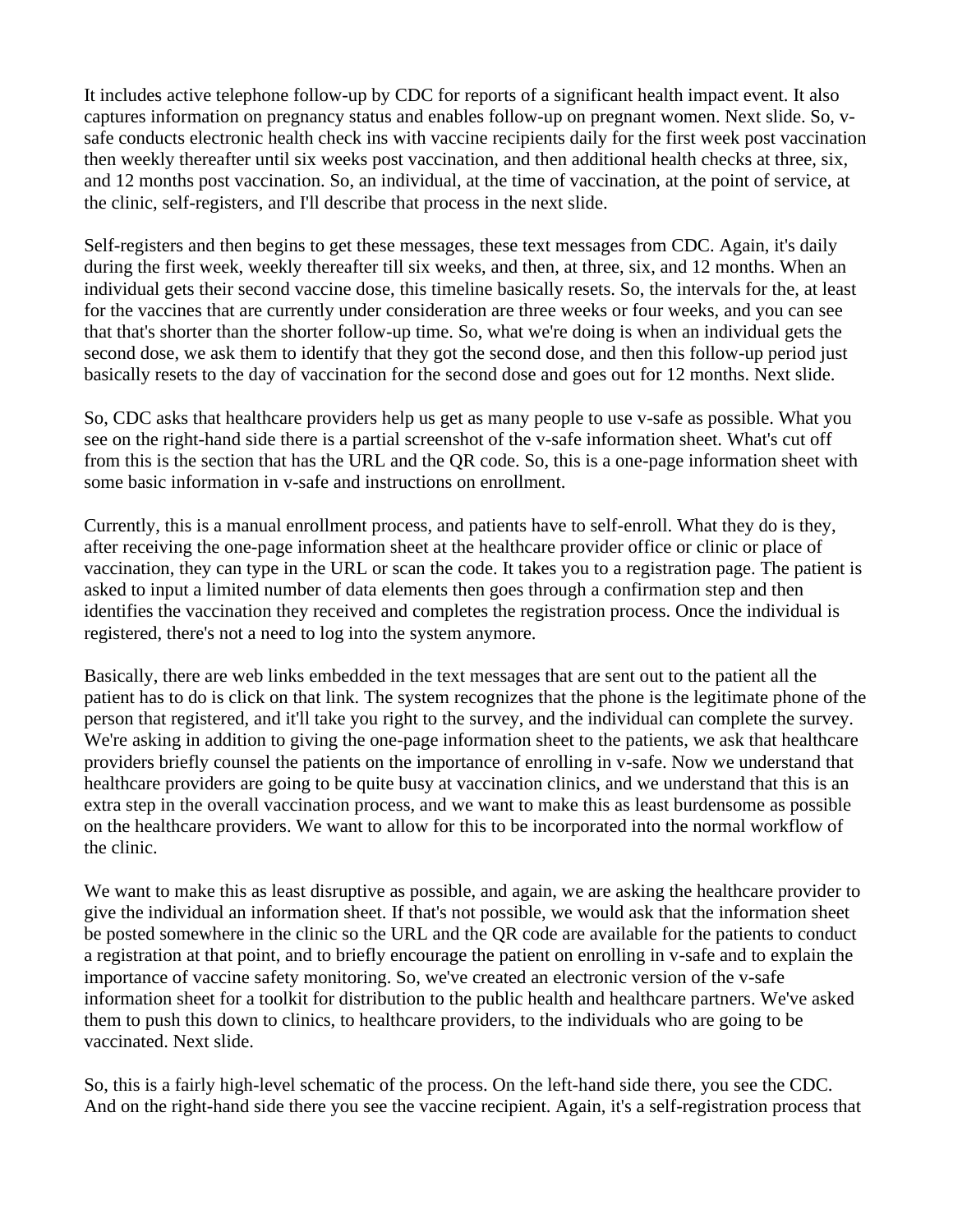uses the information on the v-safe information sheet. Once the patient is registered, we start sending them the text messages.

Again, daily for the first week. Weekly for six weeks, and then three, six, and 12 months. During these daily check-ins, we ask about local and systemic reactogenicity. So, things like arms, redness, swelling, fever, myalgia, arthralgia, and then, at the end of the check in, and we only ask these reactogenicity questions for the first week. After that, we do what's called a health impact assessment.

But at the end of every check-in, whether it's a daily, a weekly, or these monthly, we ask three simple questions. Did you miss work? Were you unable to do normal daily activities, or did you receive medical care? If the patient checks yes to any one of those, we consider that a clinically important health impact event, and at that point, we reach out to the patient through a call center and take an adverse event report. Next slide.

So, these are the resources for v-safe, the links to the CDC website. The actual v-safe information sheet was in a toolkit that was sent out to planners. However, if individuals have not received that v-safe information sheet, we can provide that to you directly. Next slide.

So, I want to briefly discuss a couple of our monitoring systems. Next slide. The CDC is also going to do monitoring in its large-linked database system, and this is really a group of large health insurers that use a common electronic health record in an administrative database system.

Unlike the Vaccine Adverse Event Reporting System and v-safe where patients and providers largely know that they're participating in the safety monitoring process. In this example, the participants are largely passive, and the information is being collected through normal, routine clinical care and hospital care. Next slide.

And finally, I'll mention our Clinical Immunization Safety Assessment Project. That's a collaboration between CDC and seven participating medical research centers.

CISA conducts clinical consult services and clinical research. It's available to provide consultations to US healthcare providers for complex adverse events, and those can be requested through CDC-Info. Next slide.

So, I want to reassure you that we have the systems in place to collect safety data. We have validated methods to rapidly analyze and interpret the data.

We have processes in place to respond to potential safety concerns when we detect them, and we have trusted partners that we will depend on as we implement the vaccination process. And I specifically want to ask our healthcare providers to help us over the coming weeks and months, as we implement the national COVID-19 vaccination program. Specifically, we ask that you participate in v-safe yourself when you get vaccinated. Healthcare providers are patients too, and will be some of the first patients that get vaccinated, and we encourage you to participate in v-safe and let us know about your postvaccination experience. We ask that you encourage patients to participate in v-safe, and we ask that you report adverse events to VAERS.

And finally, we ask that you communicate with your patients on vaccine safety and communicate on the importance of getting vaccinated for COVID-19. Next slide.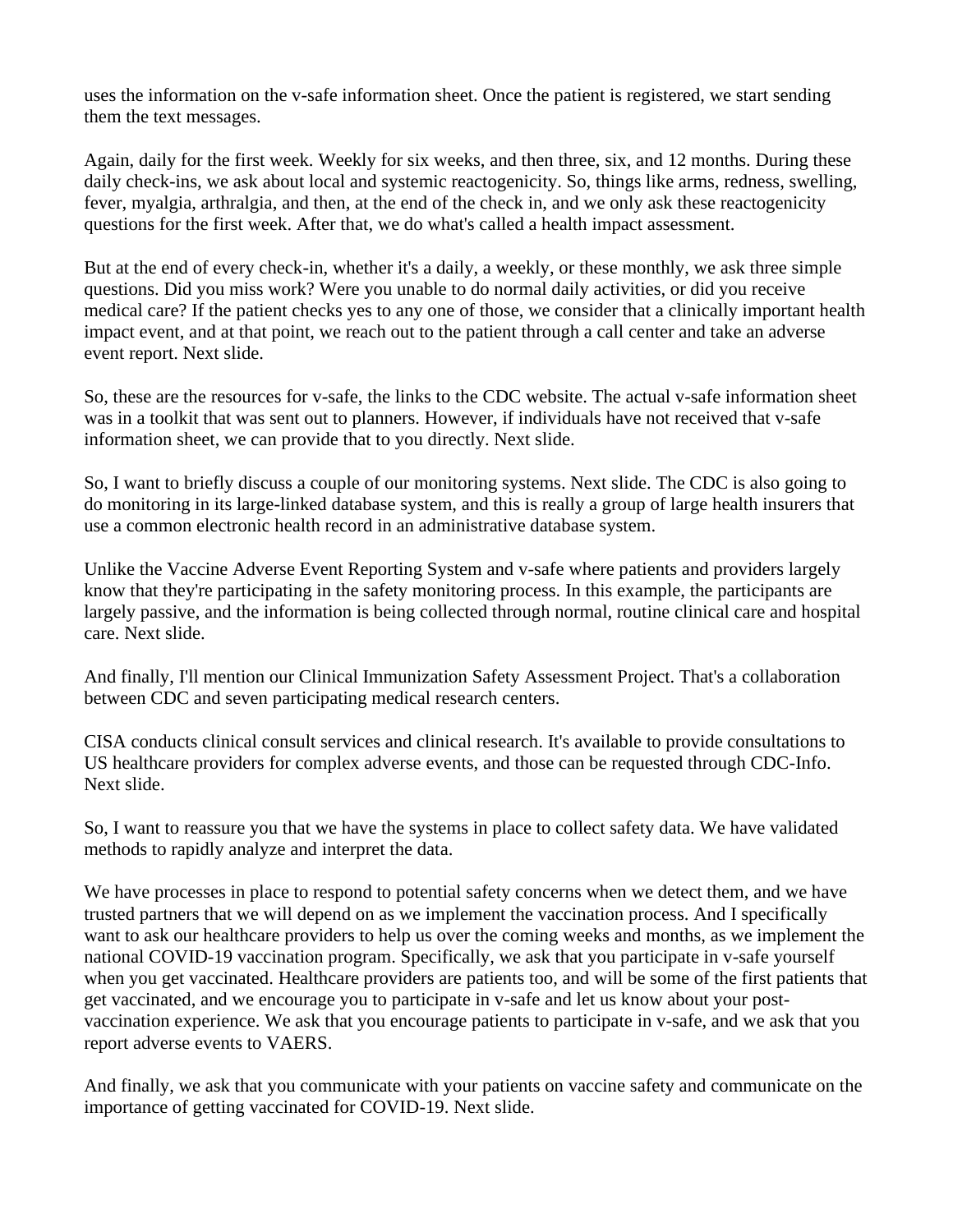Finally, I just want to close with the initial top-three takeaways, just to remind you that the US vaccine safety system is strong and robust. New safety systems are being added for COVID-19 vaccines, and you can play an important role in helping CDC monitor the safety of COVID-19 vaccines. Next slide.

So, here's a reference slide with some of the resources I mentioned before. Next slide.

And now I'd like to turn it over to my colleague, Dr. David Kuhar.

Thank you. So, this is Dr. David Kuhar. I'll be presenting on two guidance documents that were posted on the CDC website yesterday. The first is about the considerations for healthcare personnel with systemic signs and symptoms following COVID-19 vaccination, and the second, consideration for longterm care residents. Next slide please.

So, a couple of key points that help frame what I'm about to present is the guidances. First, we don't yet fully know the effect of receipt of vaccine on disease transmission, and until we have further information, infection control practices, including the use of facemasks for source control are unchanged, and vaccinated persons still need to adhere to recommended infection control practices in healthcare settings. Next, positive nucleic acid and antigen testing for SARS-CoV-2 should not be attributed to the COVID-19 vaccine, as the vaccine does not influence the results of these tests, and this is important, because we can still test vaccinated persons for acute disease when indicated. So, next slide please.

Alright, this slide briefly covers the systemic signs and symptoms people might experience after COVID-19 vaccination. Now those systemic signs and symptoms following COVID-19 vaccination can include fever, fatigue, headache, chills, myalgia, and arthralgia. And now, most are mild-to-moderate in severity, occur within the first three days of vaccination, and resolve within one to two days of onset. Now systemic adverse reactions have been more commonly reported after the second dose, rather than after the first, and generally, more frequent and severe in persons aged 18 to 55 than those older than 55 years. Now cough, shortness of breath, rhinorrhea, sore throat, or loss of taste or smell are not consistent with postvaccination symptoms and would be attributable to something else.

And it's important to note that these guidances do not address local symptoms such as pain at the injection site, you know, beyond indicating it could be managed according to usual protocols. Next slide, please.

So, let's start with the infection prevention and control considerations for healthcare personnel with systemic signs and symptoms following a COVID-19 vaccination. Next slide, please.

So, the concern is that healthcare personnel with postvaccination signs and symptoms could be mistakenly considered infectious and restricted from work unnecessarily.

Hence, the strategies and the guidance on evaluating and managing the postvaccination systemic signs and symptoms in personnel are needed to avoid unnecessarily excluding personnel with only postvaccination signs and symptoms from work, as well as avoid inadvertently allowing contagious personnel to work. The strategies are intended for use by occupational health programs, as well as public health officials, and they apply to all healthcare personnel working in healthcare settings. Next slide, please.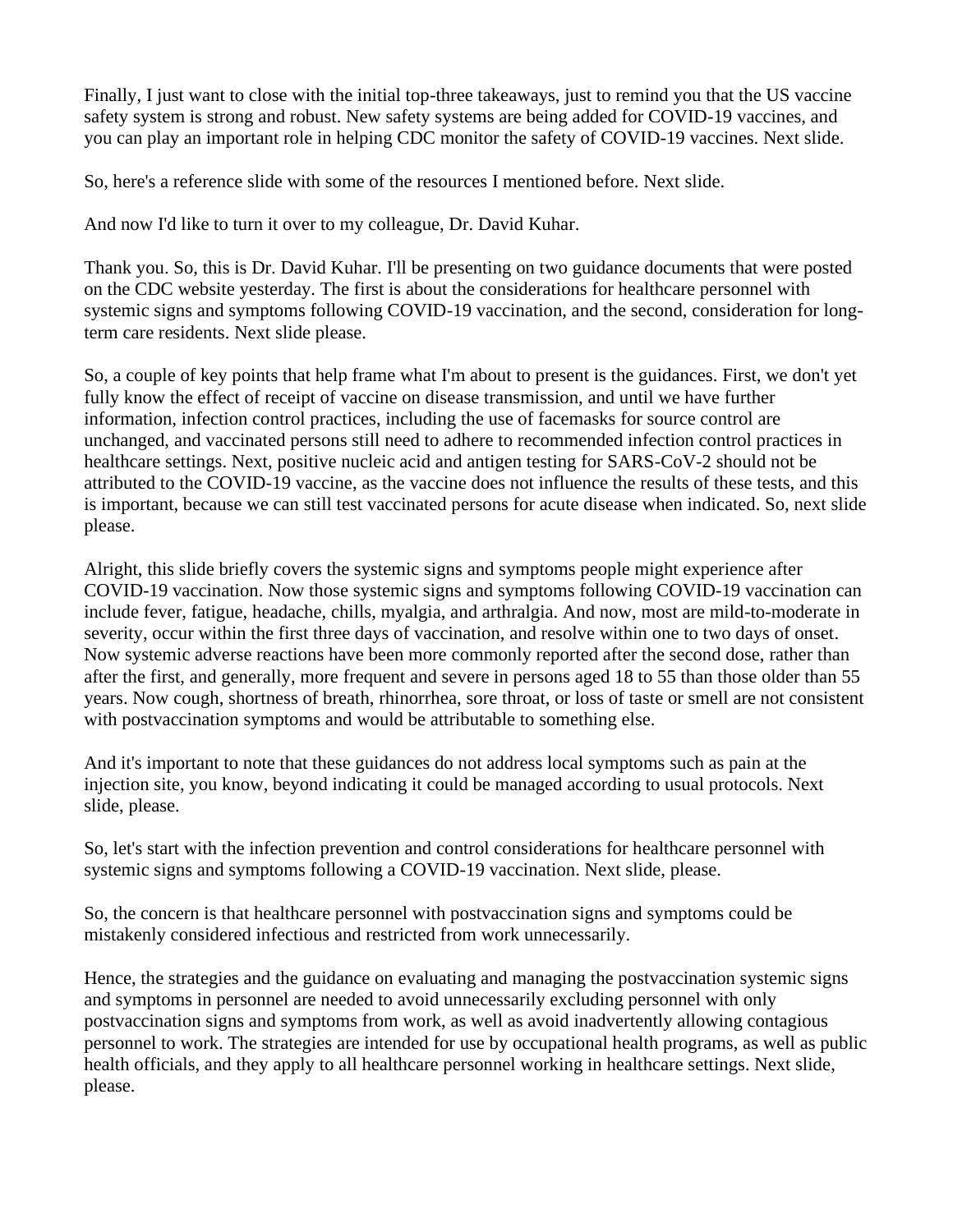Now this slide and the next cover considerations to minimize the impact of postvaccination systemic signs and symptoms on healthcare staffing, with the first two below here aimed at logistics and vaccine delivery, and the next slide, considerations for occupational health services delivery. Now these are all considerations aimed at the broad array of US healthcare settings.

All healthcare facilities will not be able to do all of these. And they can be challenging to implement, depending on local circumstances. The guidances are intended to be adapted to local circumstances. With that said, considerations include vaccinating healthcare personnel proceeding one to two days off, during which they are not required to be in the facility, and also, staggering delivery of vaccine to personnel in the facility so that not all personnel in a single department, service, or unit, are vaccinated at the same time. Next slide, please.

Considerations related to occupational health services delivery will include -- well, the guidance emphasizes the importance of informing personnel about potential for short-term systemic signs and symptoms postvaccination and potential options for mitigating them. So, in other words, let them know what to expect and what to do as symptoms develop. Also, developing a strategy to provide timely assessment of healthcare personnel who present with symptoms, including providing or identifying options for SARS-CoV-2 viral testing, so it's readily available if indicated. Now this doesn't mean to indiscriminately test everyone with systemic symptoms, but rather, taking action to have the option for testing available when it could be needed. And lastly, offering nonpunitive sick leave options to personnel with systemic signs and symptoms postvaccination to remove barriers to reporting these symptoms in the first place. Next slide, please.

So now, onto the suggested approaches to evaluating and managing new-onset systemic postvaccination signs and symptoms in healthcare personnel. So, the following approaches are going to apply to those who have received COVID-19 vaccination in the prior three days, and that includes the day of vaccination, which is considered day one, and are not known to have an unprotected exposure to SARS-CoV-2 in the previous 14 days, which may have them quarantined at an increased risk for disease. Ultimately, clinical judgment in each individual case is needed to determine the likelihood that a provider's symptoms represent infection versus postvaccination symptoms versus something else. Next slide, please.

So, for healthcare personnel who present with signs and symptoms unlikely to be from COVID-19 vaccination, and I want to say by unlikely, we mean the presence of any systemic signs and symptoms consistent with SARS-CoV-2 infection such as cough, shortness of breath, rhinorrhea, sore throat, loss of taste or smell, or another infectious etiology that are not typical for vaccination signs and symptoms. And for those providers, the suggested approach is to exclude from work pending evaluation for possible etiologies, including SARS-CoV-2 infection as appropriate. The criteria for them to return to work in the end depends upon the suspected or confirmed diagnosis. Next slide, please.

Now onto the providers who present with signs and symptoms that may be from either COVID-19 vaccination, SARS- CoV-2 infection, or another infection.

And by these symptoms, we mean the presence of any systemic symptoms, fever, fatigue, headache, chills, myalgia, and arthralgia that are consistent with the postvaccination symptoms, SARS-CoV-2 infection, or another infectious etiology. In other words, this might be vaccine related or it might be related to something else. For these persons, the suggested approach is that personnel who meet the following criteria may be considered for return to work without viral testing for SARS-CoV-2, and the criteria include they should feel well enough and be willing to work. That they are afebrile and have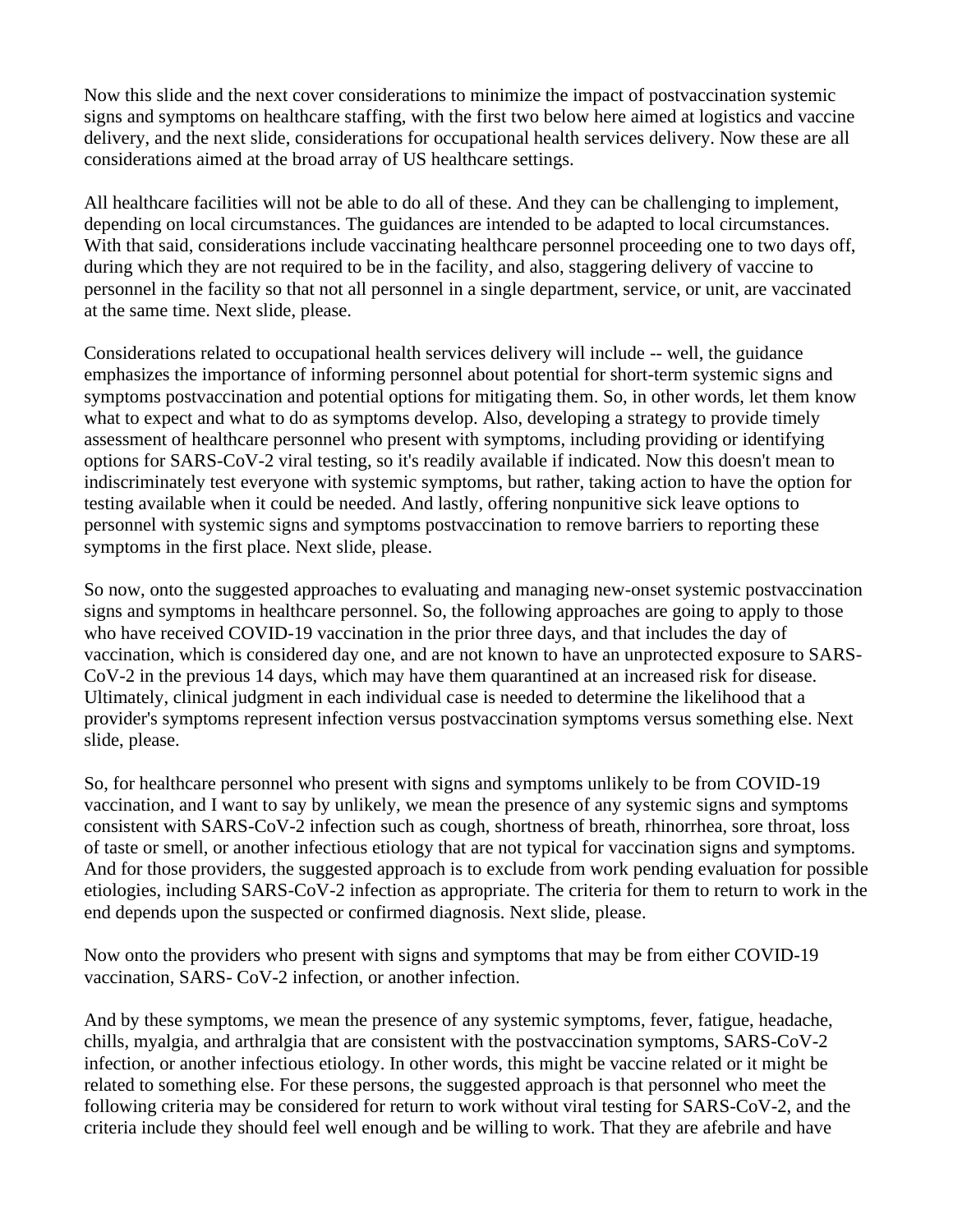systemic signs and symptoms limited only to those observed following vaccination. Now note, if feasible, viral testing could be considered for symptomatic persons to increase confidence in the cause of their symptoms. Next slide, please.

Now to elaborate a little beyond these criteria, if symptomatic personnel return to work and symptoms are not improving or persist for more than two days, which is more than you'd expect from postvaccination signs and symptoms, then pending evaluation, they should be excluded from work and considered for viral testing. Personnel with fever should ideally be excluded from work, pending evaluation, including consideration for SARS-CoV-2 testing. If an infectious etiology is not suspected or confirmed as the source of their favor, they can return to work when they feel well enough. When critical staffing shortage are anticipated or occurring, personnel with fever and systemic signs and symptoms limited only to those observed following vaccination could be considered for return to work if they feel well enough.

Regardless, they should be reevaluated and viral testing for SARS-CoV-2 considered, especially if fever does not resolve within two days. Next slide, please.

So, moving on to long-term care residents, who will also be prioritized to receive the vaccine and may have systemic signs and symptoms after. Next slide, please.

So, strategies to appropriately evaluate and manage postvaccination signs and symptoms in long-term care residents are needed to balance the risk of unnecessary testing and implementation of transmissionbased precautions for residents only with postvaccination signs and symptoms with that of inadvertently allowing residents with a contagious disease to expose others in the facility.

It's really important to remember that because information is lacking on vaccine effectiveness in the general population, resultant reduction of disease, severity, or transmission, even the duration of protection, residents and healthcare personnel should continue to follow all current infection prevention and control recommendations to protect themselves and others from SARS-CoV-2 infection regardless of their vaccination status. So, next slide, please.

So now onto the suggested approaches to evaluating and managing systemic, new-onset postvaccination signs and symptoms for residents in long-term care facilities. So, the approaches to residents who have received COVID-19 -- or sorry. The approaches apply to residents who received vaccination in the prior three days, including the day of vaccination considered day one, and the approaches should be tailored to fit the characteristics of each case. Again, clinical judgment in each case is important. Next slide, please.

So, for long-term care residents with signs and symptoms unlikely to be from COVID-19 vaccination, and by unlikely, again, similar to what I said for healthcare personnel, we mean residents with the presence of any signs and symptoms consistent with SARS-CoV-2 infection like cough, shortness of breath, rhinorrhea, sore throat, loss of taste or smell, or another infectious etiology that are not typical for postvaccination signs and symptoms, and for these residents, we suggest evaluating for possible infectious etiologies, including testing for SARS-CoV-2 or other pathogens, as appropriate. Pending evaluation, these residents should be placed in single-person rooms, if available, and cared for by personnel wearing appropriate personal protective equipment recommended for residents with suspected or confirmed SARS-CoV-2 infection. However, they should not be co-hoarded with residents with confirmed SARS-CoV-2 infection unless they have also been confirmed to have SARS-CoV-2 infection through testing.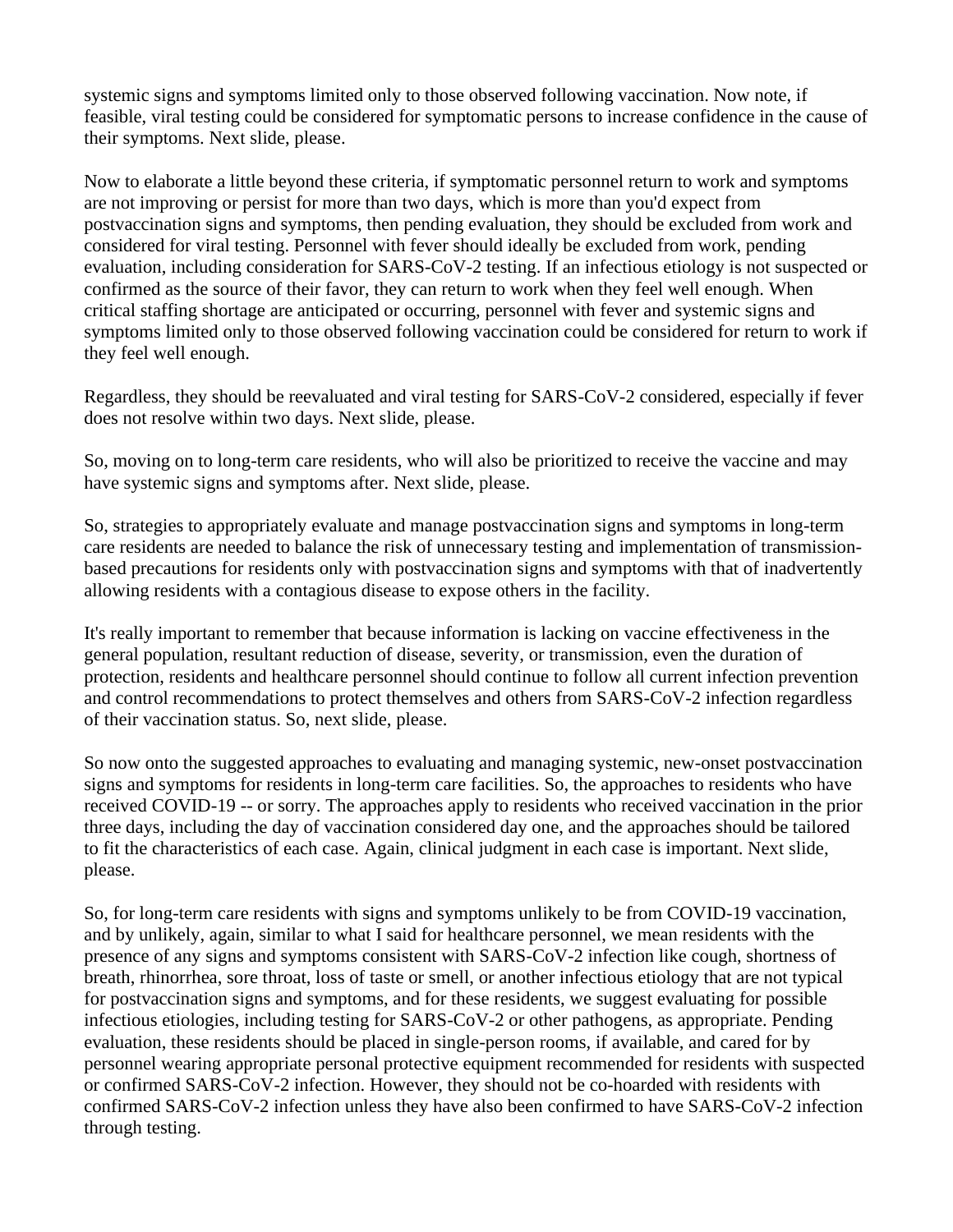This is important. Criteria for when transmission-based precautions may be discontinued depend on the results of the evaluation and what the cause of their symptoms is determined to be. Next slide, please. Now for residents with signs and symptoms that may be from either COVID-19 vaccination, SARS-CoV-2 infection, or another infection, and again, same as for healthcare personnel, by symptoms that may be from either, we mean systemic signs and symptoms like fever, fatigue, headache, chills, myalgia, and arthralgia that are consistent with postvaccination signs and symptoms but also other infectious etiologies. The suggested approach to these residents is to evaluate the resident.

The resident should be restricted to their current room except for medically necessary procedures and monitored until fever, if present, resolves, and symptoms improved. Next slide, please.

To elaborate a little beyond these criteria, healthcare personnel caring for these residents need to where all recommended PPE for residents with suspected or confirmed SARS-CoV-2 infection while evaluating the cause of the symptoms. If the resident's symptoms resolve within two days, precautions can be discontinued. Fever, if present, should have resolved for at least 24 hours before discontinuing precautions.

Viral testing for SARS-CoV-2 should be considered for residents if their symptoms are not improving or persist for longer than two days, and residents residing in facilities with active transmission or who have had prolonged close contact with someone with SARS-CoV-2 infection in the prior 14 days should be tested for SARS-CoV-2 infection, as would normally be done. Next slide, please.

And so, this is all that I have for today. The slide has additional resources, including links to both guidances I presented, as well as a recently published MMWR with ACIP interim recommendations on the use of the vaccine. And now I'll hang things back to our moderator.

# Thank you.

Thank you very much. Presenters, thank you so much for providing our audience with such critical information. We will now go into our  $Q&A$  session. Please remember you may submit questions through Zoom by clicking the Q&A button on the bottom of your screen and then typing your question.

### Our first question asks, "**Can people enroll in v-safe if they have limited data capability on their phone?**".

Hi, this is Tom Shimabukuro. The answer to that is v-safe is designed to work on any phone that has text and web browser capability. So, enrollees could complete the health check ins, which are online surveys using data on their phones or through using a Wi-Fi connection.

### Thank you very much. Our next question asks, "**Our facility is not able to stagger delivery of vaccine to all of our providers. Are there other options to adhere to CDC guidance?**".

This is David Kuhar speaking. So, I can answer this. So, remember what I had said. That staggering delivery of vaccine is a consideration to minimize the impact of post-vaccine systemic signs and symptoms on staffing, but not all healthcare settings will be able to effectively implement all strategies in the guidances, and it's about adapting the guidance to local circumstances of what can be feasibly achieved. Things like even by spacing the vaccine by a few days or only for some of your personnel could still make a difference in impact to the workforce.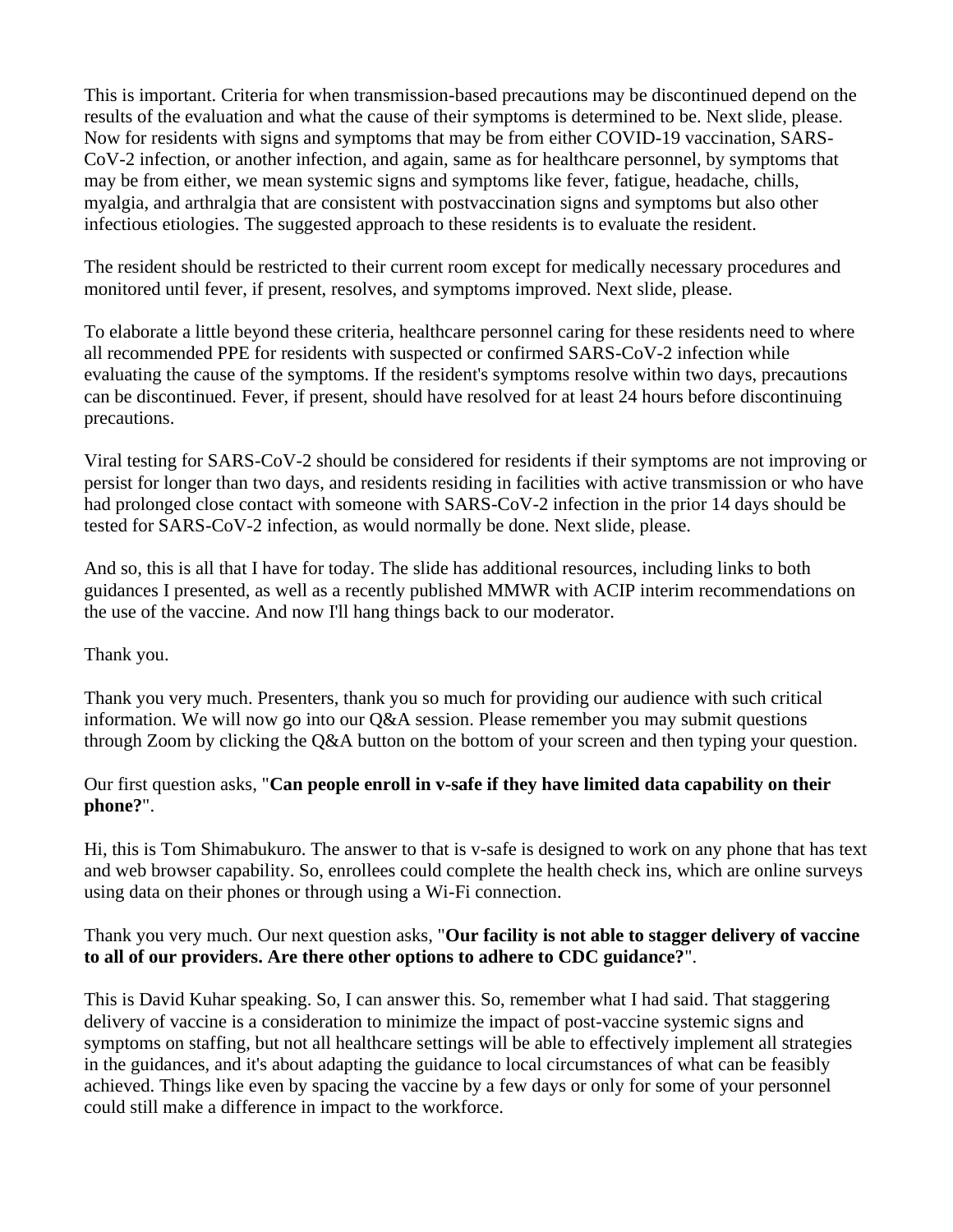You know, it's about considering how you can adapt that guidance to your facility and local circumstances. Thank you for the question.

# Thank you very much. Next question asks, "**Can you please clarify the role that providers have with the v-safe system, and how can providers help CDC encourage vaccine recipients to enroll?**".

I'll take that question. The main thing we're asking healthcare providers to do is to provide the v-safe information sheet to the patient, either an individual copy of the v-safe sheet to an individual patient or at least posting that in a public place in the clinic, so people have access to the URL and the QR code, and they can scan and register. We're also asking providers to briefly counsel the patients, and we have the messaging in the v-safe information sheet on what v-safe is. It's a vaccine safety monitoring system and a health check-in system, which is designed to help CDC assess the safety of the vaccination and just emphasize the importance of their participation in helping both for them to get these health check ins, but also to help CDC assess the safety profile of these vaccines. Thanks.

### Thank you very much. Next question asks, "**Can you please review what adverse events providers are required to report to the vaccine adverse event reporting system?**".

This is Tom. I can take that one. The FDA has issued and will issue some very specific guidance on adverse event reporting to VAERS, and right now, that guidance is going to include mandatory reporting for a vaccine administration errors, whether or not there is an associated adverse event, serious adverse events irrespective of attribution to vaccination, and they'll give you the definition for serious, cases of multi-system inflammatory syndrome in adults and children, and cases of COVID-19 that result in hospitalization or death. So, those are the reporting requirements. In addition, CDC encourages reporting to VAERS of any clinically significant adverse event that occurs after administration of any vaccine licensed in the United States or authorized in the United States, including COVID vaccines, even if it's not clear if the vaccine caused the adverse event.

I do want to emphasize that for some adverse events, depending on whether they're classified as serious or nonserious or whether we have identified, in advance, that it is a adverse event of special interest, the VAERS program may reach out to you and request assistance with providing medical records to help CDC and FDA further assess the adverse event, and I just want to reassure healthcare providers that under HIPAA, CDC and FDA are public health authorities collecting the data and acting in a public health capacity, and you do not need individual authorization from the patient to release information. Again, this is a public health function, and you're not in violation of any federal or state regulations if you release medical records to VAERS upon request by the VAERS staff.

Again, for certain of the events, we will reach out and ask for additional information, mainly records, and this is a very important thing for us, because it allows us to further assess serious adverse events or adverse events of special interest that we've preidentified and under HIPAA, this is allowed, because this is a public health function, and CDC and FDA are conducting public health surveillance. Thanks.

### Thank you for that. Our next inquirer asks, "**My facility is having PPE shortages. Is CDC going to change the personal protective equipment recommendations for healthcare providers who have been vaccinated?**".

Hi, this is David Kuhar. I can take this one. Until we know more about the effect of vaccine on preventing transmission, CDC is not changing recommendations on the use of personal protective equipment or other recommended infection control measures in healthcare settings. The expectation is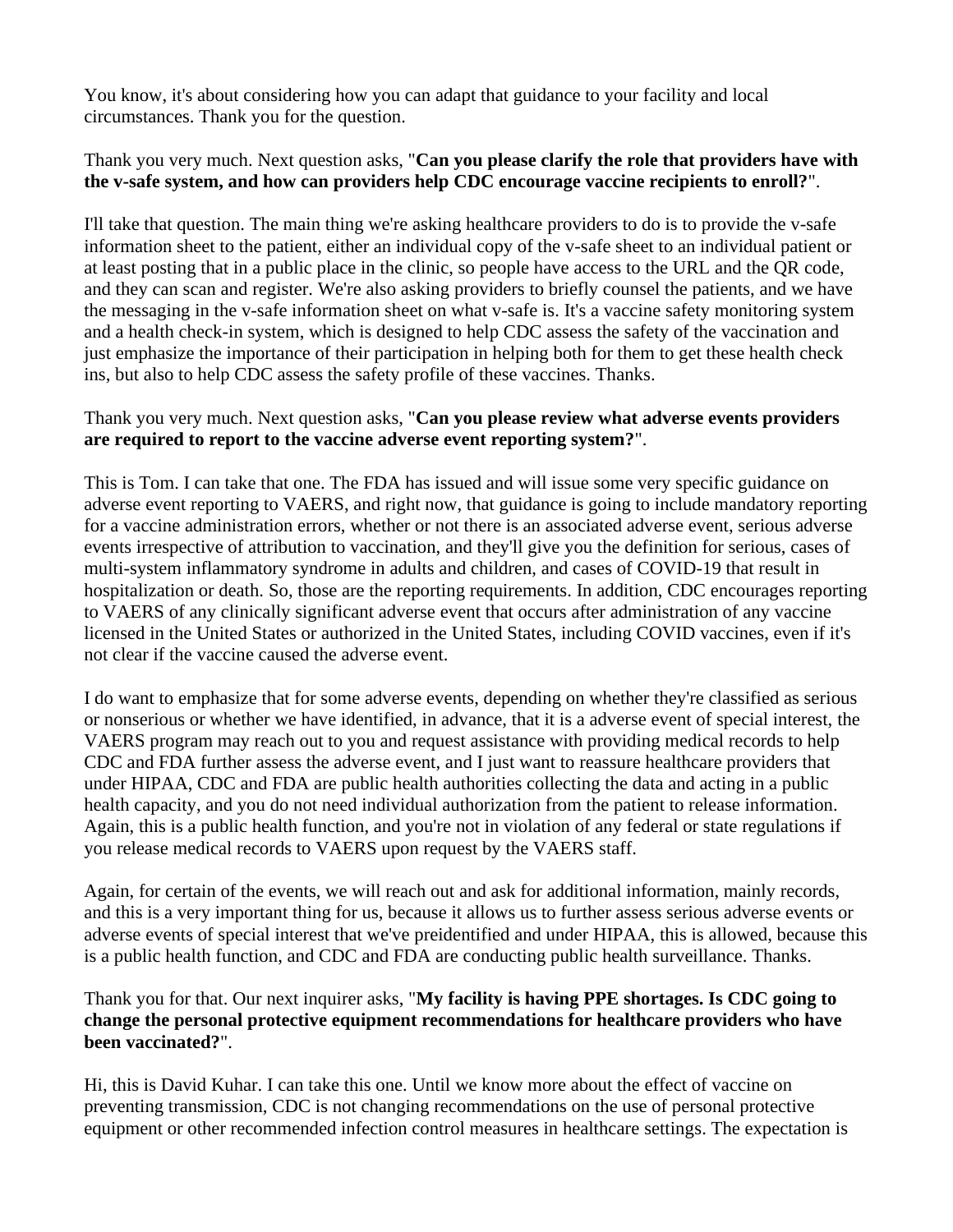that vaccinated healthcare personnel will continue to practice source control and all other recommended infection prevention and control practices, just as unvaccinated providers will. So, thank you.

Thank you very much. Our next question is, "**Will I get an alert from CDC if my patient reports an adverse event after vaccination?**".

So, patient reporting -- this is Tom. Patient reporting to v-safe and to VAERS is confidential. So, you won't be informed of that report. However, if a healthcare provider submits an adverse event report to VAERS on one of his or her patients, you'll get confirmation of VAERS report submission and a VAERS report number.

Thank you very much. Next question asks, "**How do you identify a safety problem to the VAERS system?**".

We use different kinds of analyses when looking at VAERS data. We do what's called automated analysis. So, this is looking at large volumes of VAERS data and looking at things like counts, percents, reporting rates, and reporting trends over time and comparisons to other vaccines that might be given to individuals of the same age. We also review individual reports and do deep reviews of both reports and accompanying medical records, and another thing we do is statistical data mining to detect unusual or unexpected patterns or associations that might indicate a potential safety problem. I mentioned that one of the limitations of VAERS is we generally cannot determine cause and effect from VAERS data alone.

So, when we do detect a potential safety problem, we often go to more robust data systems, such as those that use electronic health records or administrative databases to further assess these safety signals.

Thank you very much. Our next clinician asks, "**Does my hospital have to opt in to v-safe**?".

The answer is no. It's not required for hospitals or health systems or providers to opt into v-safe. CDC is asking that healthcare providers give patients the one-page v-safe information sheet or make that information available at the clinic, and that has the enrollment instructions, and we also ask that you encourage patient participation in v-safe. But patient enrollment is completely voluntary, and patients have to self-enroll in the program.

Thank you very much. The next question asks, "**May healthcare workers who only have symptoms consistent with postvaccination signs and symptoms returned to work if they're afebrile and on analgesics, or must they be off analgesics for 24 hours before doing so?**".

Hey, this David Kuhar. I can take this one. Good question. So, the concern here is whether analgesics might mask a fever or worsening symptoms, and that is conceivable and possible. The guidance is not specific on this issue, and it's not forbidden of having people who are taking analgesics from returning to work.

I mean, ultimately, clinical judgment for each individual case is really the key. If one suspects that systemic systems are from vaccine alone, and on top of the likelihood of infection being lowered due to close proximity to receiving the vaccine, it could be very reasonable to have healthcare personnel return to work when having taken analgesics. If symptoms are getting worse on the analgesics, the situation should clearly be reassessed Anyway, thank you for the question.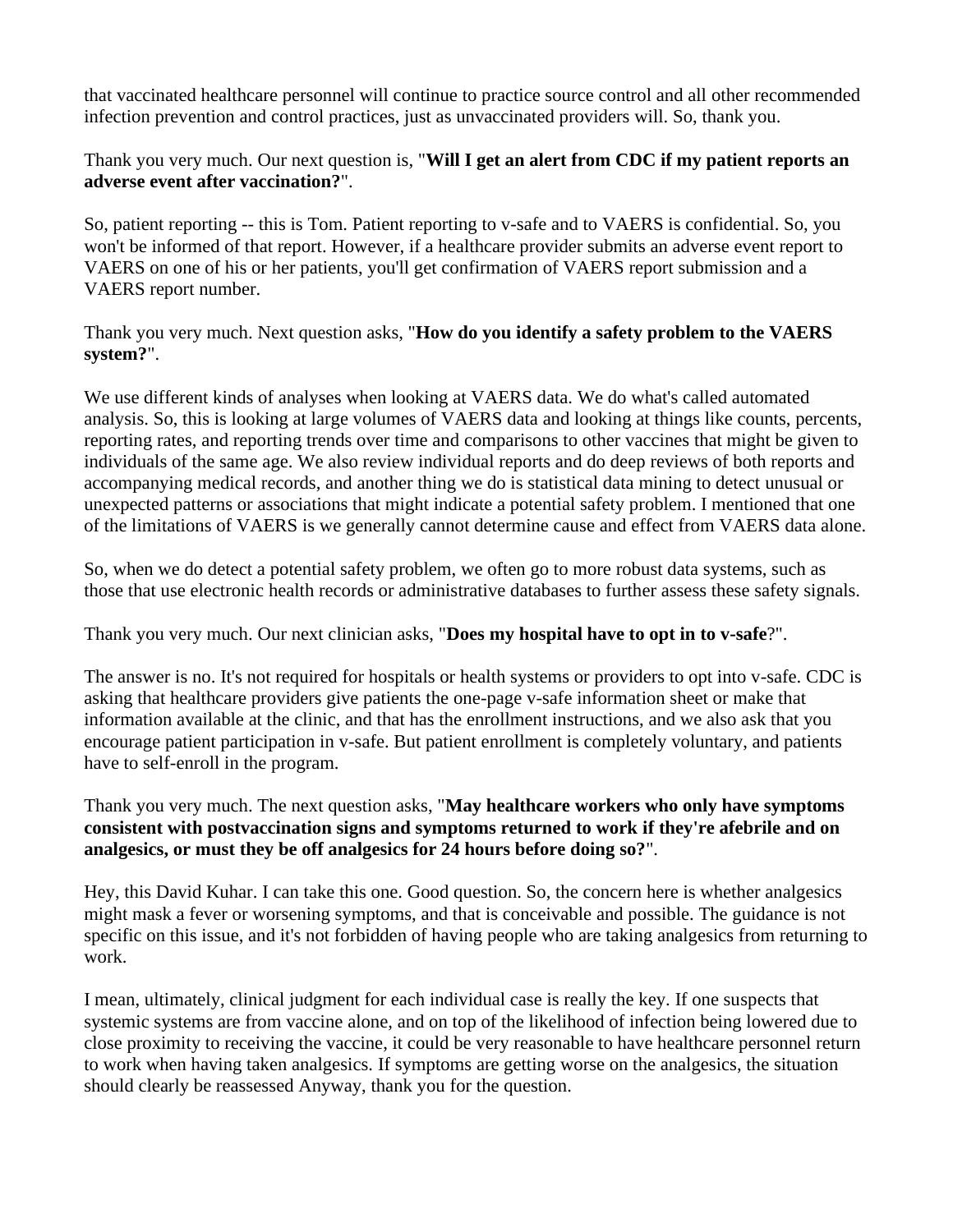Thank you very much. Our next clinician asks, "**I work in a nursing home that provides recommended testing of healthcare workers and residents. Will the vaccine affect those test results?**".

I can take this question, as well. This is David Kuhar. So, viral testing being nucleic acid or antigen testing is what's recommended to diagnose acute disease. And so, the answer is no. Receipt of the vaccine does not affect the results from nucleic acid and antigen SARS-CoV-2 testing.

Hence, a positive test among these should not be attributed to the vaccine and important to remember. Thank you.

Thank you very much. One of our clinicians is asking a counseling type question. They want to know, "**What do I tell my patient if they're concerned about sharing their personal medical information?**".

Sure, this is Tom. So, CDC will not make any surveillance data publicly available, that includes personal identifiers, that might allow trace back to an individual patient. We place a very high priority on confidentiality and patient privacy, and all the records that are received by VAERS are kept confidential, as required by law, and further, all CDC public health surveillance systems comply with CDC, HHS, and federal IT security requirements, and under no circumstances would CDC release personal identifying information or protected health information to employers or other unauthorized recipients.

Thank you very much. Our next question asks, "**If a healthcare worker lives with someone who has COVID-19, and the worker receives a vaccine and develops symptoms, would they be able to continue to work?**".

Hi, this is David. I can take this. So, no. The worker in this situation would have had a higher-risk exposure presumptively, and hence, would be quarantined for 14 days after their last exposure. So, no, they would not be able to continue working.

Thank you. We have a question about v-safe, and the clinician is asking, "**If a patient participates in vsafe, are providers still required to report to VAERS?**".

Hi, this is Tom. I'll take that. Healthcare providers are required to report adverse events to VAERS in accordance with the EUA Provider Fact Sheet, and that's the guidance specified by FDA on adverse event reporting to VAERS. And in addition, as I mentioned, CDC encourages reporting to VAERS of any clinically significant adverse health event, even if it's not clear if the vaccine caused the adverse event. Patient participation in v-safe does not preclude healthcare provider reporting to VAERS on his or her patients.

If we do get a report from both the patient themselves and the healthcare provider, we have ways of identifying those and consolidating those into single reports. So, we would encourage healthcare providers to report appropriately to VAERS.

Thank you very much. Our next question asks, "**How often and where will CDC report out data that v-safe collects?**".

Sure, this is Tom. So, CDC will regularly report out safety data at meetings of the Advisory Committee on Immunization Practices. These are public meetings that you can attend through live steam capability,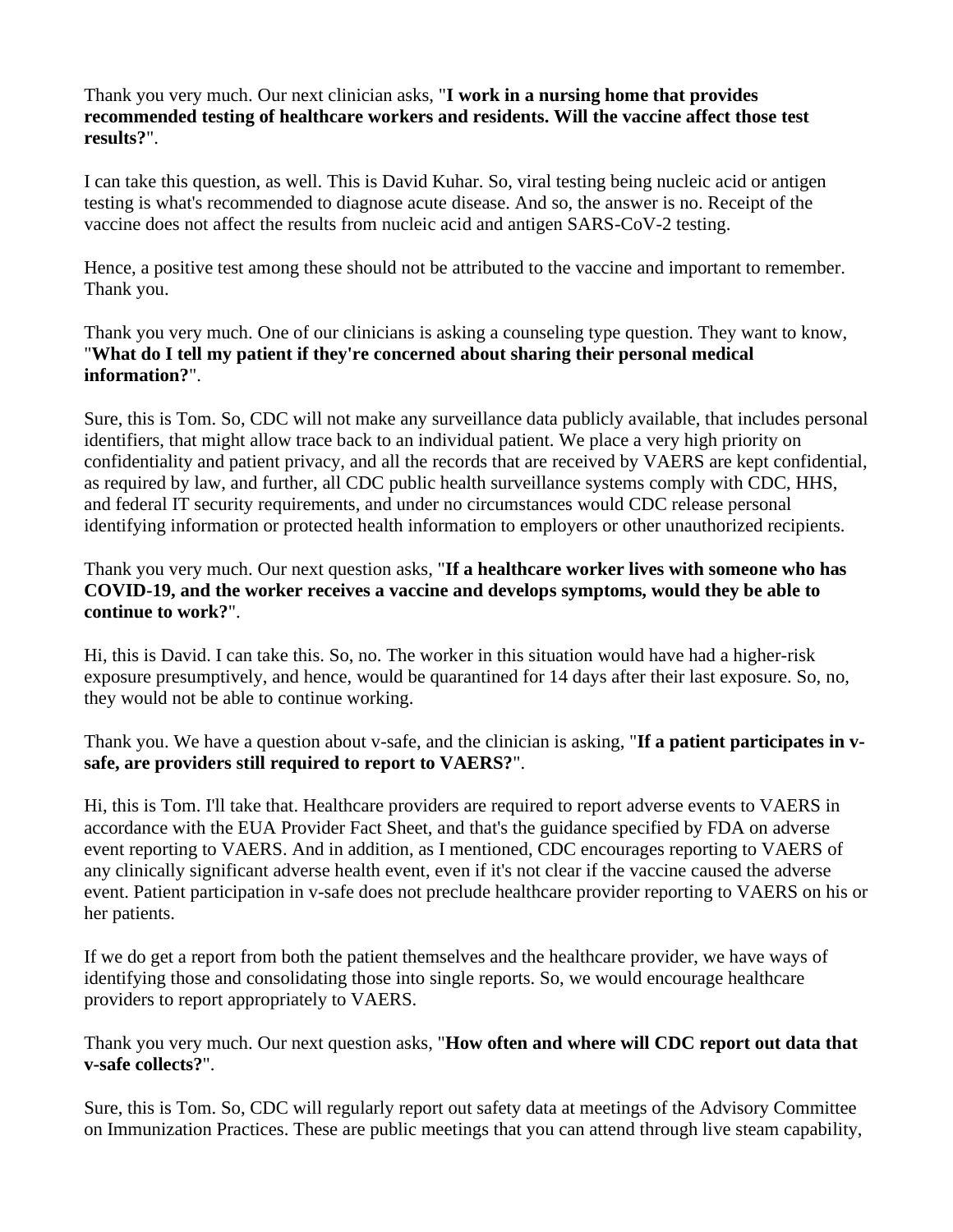and, I mean, at these meetings, we will report out summaries of safety findings and we'll also report summaries of safety findings on the CDC websites and through publication in the MMWR.

Thank you very much. Our next question is also about v-safe. The inquirer is asking, "**Is v-safe an app that vaccine recipients have to download?**".

The answer to that is no. V-safe is a smart phone-based tool that uses text messaging and online surveys to check in on patients during this post-vaccination observation period, and the online -- the links to the online surveys are embedded in the text messages. It's not an app-based process and does not require downloading anything on a phone. It does require patients to self-register to enroll, so they can begin to receive the text messages with the embedded survey links, and these links take the participant directly to the personalized health check in, and they can be opened using data on the phone or from phones with Wi-Fi connections.

# Thank you very much. Our next question asks, "**What's different about how CDC's monitoring vaccine safety for COVID vaccines?**".

Hi, this is Tom. I'll take that one, too. So, CDC is using existing systems to conduct enhanced safety monitoring, which really means focusing on a larger number of safety outcomes conducting more intense reviews of prespecified adverse events of special interest, and accelerating reporting processing time. So, we look at more outcomes. We look at these reports more intensively for outcomes that we identify in advance, which are of special interest, and we also have told the folks who are processing these claims to shorten the time so they get into the database.

So, CDC and FDA can analyze them quicker. We're also conducting extensive education and outreach to healthcare providers and other partners on VAERS awareness and VAERS reporting procedures, and we are using new systems just for COVID, such as v-safe, which I've talked about extensively, and we have some other EHR-based systems in long-term care facilities and some other processes to get more data and faster data from long-term care facilities. So, safety data on long-term care facility residents, because these individuals are in the 1a, or the highest priority for vaccination, and we want to make sure that we adequately assess the vaccine safety in these patients, as soon as possible.

# Thank you very much. Our next question asks, "**What resource can providers use to get more information that they can share with their patients?**".

Hi, this is Tom again. I think the best source of information is what is posted on the CDC's website, and there's a COVID vaccine webpage that has information for patients, as well as healthcare providers, and on this website, there's a special section talking about talking to patients about COVID vaccine and answering patients' questions on safety and efficacy and other aspects of COVID-19 vaccination.

Thank you very much. We have time for one more question. "**Are healthcare workers able to continue to work if they have either redness or swelling at their injection site?**".

Hey, this is David Kuhar. I can take this. So, a good point. The guidances presented here, addresses systemic symptoms after vaccine. Local symptoms, like pain and redness at the injection site can be managed according to the usual kind of, you know, protocols.